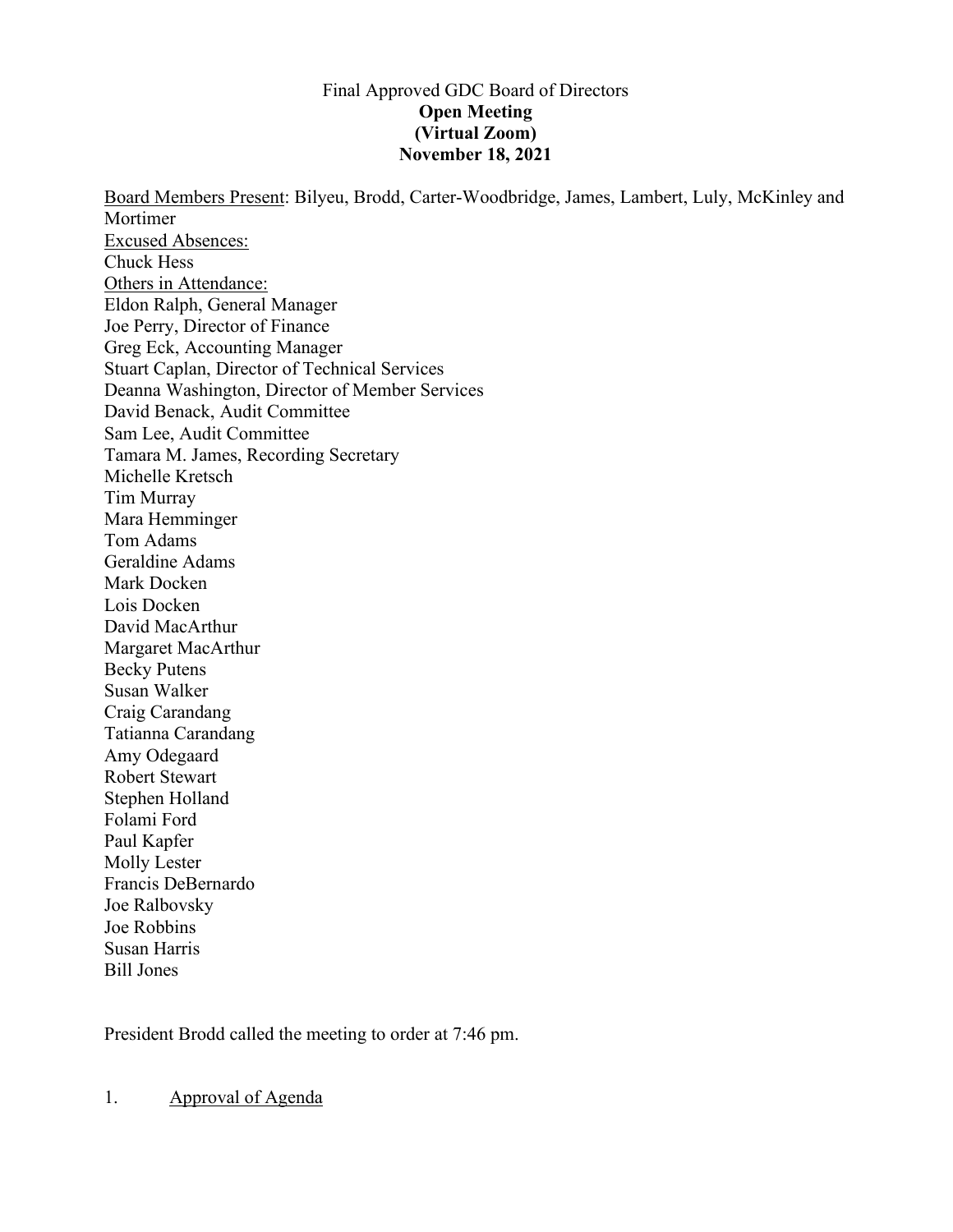#### **Motion: To approve the agenda as presented.**

Moved: McKinley Seconded: Mortimer Carried: 8-0

# 2. Visitors (Comment Period)

3. For Action or Discussion

### 3a. Election to Fill a Vacancy on the Board of Directors

This item is on the agenda for the Board to conduct an election to fill the vacancy created by the resignation of Christopher Carbone.

GDC's Bylaws state that a vacancy on the Board by reason of death, resignation, or otherwise, shall be filled for the unexpired term by majority vote of the remaining Directors, even if less than a quorum.

Traditionally, GDC stockholders have elected members of the GHI Board of Directors to serve as GDC Directors for a one-year term, during the annual stockholders' meeting. Chuck Hess was elected to fill the vacancy on the GHI Board due to Christopher Carbone's resignation; hence, the GDC Board of Directors may wish to elect him to fill the vacancy on the Board.

### **Motion: I move that the Board of Directors elect Chuck Hess to serve on the Board of Directors for Greenbelt Development Corporation during the remainder of the 2021- 2022 term.**

| Moved: Luly |                                                    | Seconded: James | Carried: 8-0 |
|-------------|----------------------------------------------------|-----------------|--------------|
| $3b$ .      | Consider Adoption of the 2022 GDC Operating Budget |                 |              |

The Board reviewed a preliminary 2022 operating budget for GDC on November 4, 2021 and did not make any revisions; hence the budget (Attachment #1) is now being presented for adoption.

## **Motion: I move that the Board of Directors adopt the 2022 operating budget for Greenbelt Development Corporation in the amount of \$654,320.**

Moved: James Seconded: Luly Carried: 8-0

## 3c. Property Management Agreement Between GDC and GHI

On November 4, 2021, the Board reviewed a draft business agreement regarding GHI/GDC responsibilities to each entity, that a task force formulated with the assistance of legal counsel. The Board decided that the language in the agreement should be amended to enable GDC to pay GHI variable compensation amounts when the agreement is renewed annually. Attachment #2a is the Property Management Agreement with the amendments shown.